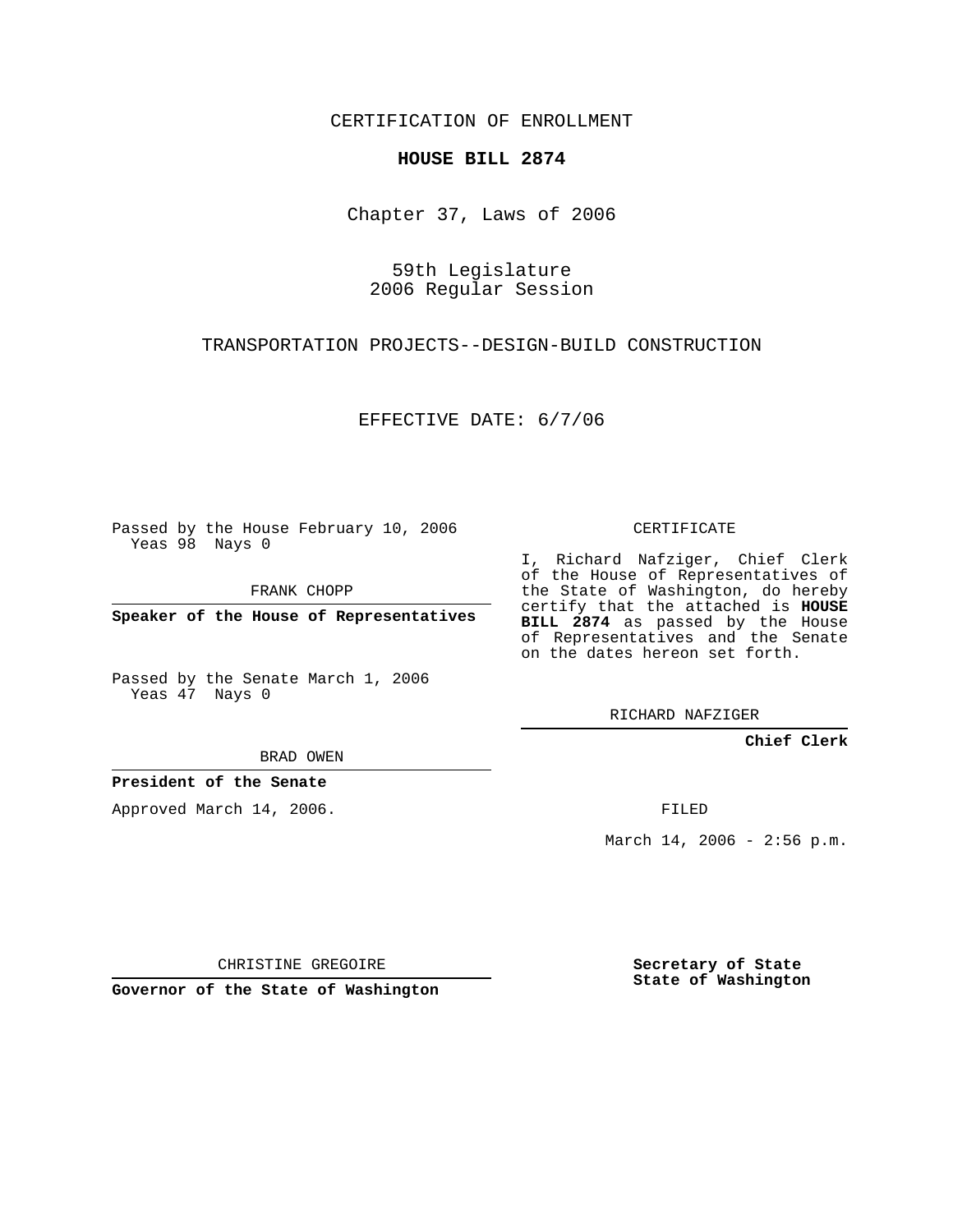## **HOUSE BILL 2874** \_\_\_\_\_\_\_\_\_\_\_\_\_\_\_\_\_\_\_\_\_\_\_\_\_\_\_\_\_\_\_\_\_\_\_\_\_\_\_\_\_\_\_\_\_

\_\_\_\_\_\_\_\_\_\_\_\_\_\_\_\_\_\_\_\_\_\_\_\_\_\_\_\_\_\_\_\_\_\_\_\_\_\_\_\_\_\_\_\_\_

Passed Legislature - 2006 Regular Session

## **State of Washington 59th Legislature 2006 Regular Session**

**By** Representatives Murray, Ericksen, Jarrett, Wallace and Woods; by request of Department of Transportation

Read first time 01/16/2006. Referred to Committee on Transportation.

 1 AN ACT Relating to design-build construction for transportation 2 projects; and amending RCW 47.20.785.

3 BE IT ENACTED BY THE LEGISLATURE OF THE STATE OF WASHINGTON:

 4 **Sec. 1.** RCW 47.20.785 and 2001 c 226 s 3 are each amended to read 5 as follows:

 6 (1) The department of transportation may use the design-build 7 procedure for public works projects over ten million dollars where:

8  $($   $($   $($   $\{$   $\}$   $)$   $)$   $($   $a)$  The construction activities are highly specialized and 9 a design-build approach is critical in developing the construction 10 methodology; or

11  $((+2)^n)$  (b) The projects selected provide opportunity for greater 12 innovation and efficiencies between the designer and the builder; or

13 ( $(\langle 3 \rangle)$ ) (c) Significant savings in project delivery time would be 14 realized.

- 
- 15 ((<del>This section expires April 30, 2008.</del>))

16 (2) To test the applicability of the design-build procedure on 17 smaller projects and specialty projects, the department may conduct up 18 to five pilot projects on projects that cost between two and ten 19 million dollars. The department shall evaluate these pilot projects